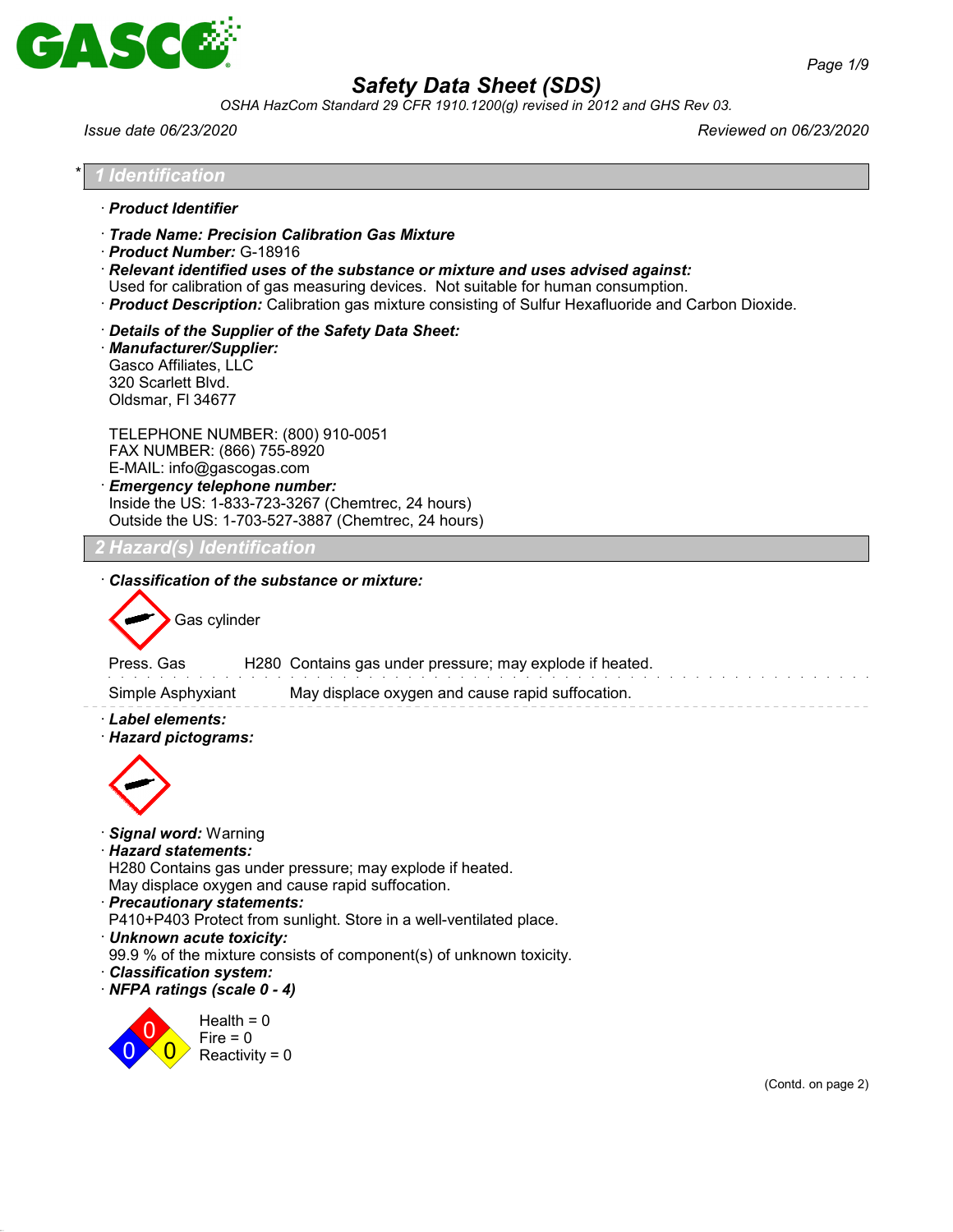*OSHA HazCom Standard 29 CFR 1910.1200(g) revised in 2012 and GHS Rev 03.*

*Issue date 06/23/2020 Reviewed on 06/23/2020*

*Trade Name: Precision Calibration Gas Mixture*

## · *HMIS-ratings (scale 0 - 4)*

| $H = 0$ Health = 0 |                                      |
|--------------------|--------------------------------------|
| <b>FIRE</b>        | $\textcolor{blue}{\bullet}$ Fire = 0 |
|                    | REACTIVITY 0 Physical Hazard = 0     |

## · *Hazard(s) not otherwise classified (HNOC):* None known

*3 Composition/Information on Ingredients*

## · *Chemical characterization: Mixtures*

· *Description:* Mixture of substances listed below with non-hazardous additions.

| · Dangerous Components:            |                     |                                                |                  |
|------------------------------------|---------------------|------------------------------------------------|------------------|
| CAS: 124-38-9<br>RTECS: FF 6400000 | ∣Carbon Dioxide∶    | $\Diamond$ Press. Gas, H280; Simple Asphyxiant | 99.9-99.9999%    |
| CAS: 2551-62-4                     | Sulfur Hexafluoride | $\Diamond$ Press. Gas, H280                    | $0.0001 - 0.1\%$ |
|                                    |                     |                                                |                  |

*4 First-Aid Measures*

## · *Description of first aid measures*

## · *After inhalation:*

Generally the product does not irritate with inhalation.

Supply fresh air. If required, provide artificial respiration. Consult doctor if symptoms persist.

In case of unconsciousness place patient stably in the side position for transportation.

### · *After skin contact:*

Generally, the product does not irritate the skin.

In cases of contact with liquified material, frostbite may occur. Immerse frostbite in cool-warm water and seek medical attention.

Wash with soap and water.

If skin irritation occurs, consult a doctor.

## · *After eye contact:*

Not anticipated under normal use.

Rinse opened eye for several minutes under running water. If symptoms persist, consult a doctor.

## · *After swallowing:*

Not a normal route of entry.

If swallowed and symptoms occur, consult a doctor.

· *Information for doctor*

- · *Most important symptoms and effects, both acute and delayed:* No further relevant information available.
- · *Indication of any immediate medical attention and special treatment needed:*
- No further relevant information available.

## \* *5 Fire-Fighting Measures*

- · *Extinguishing media*
- · *Suitable extinguishing agents:*

Use fire fighting measures that suit the environment.

Use water spray to cool fire-exposed containers.

· *For safety reasons unsuitable extinguishing agents:* No further relevant information.

## · *Special hazards arising from the substance or mixture:*

Closed containers may explode when exposed to extreme heat.

If incinerated, product will releaset the following toxic fumes: Oxides of Carbon and Sulfur, and Hydrofluoric Acid gas.

(Contd. on page 3)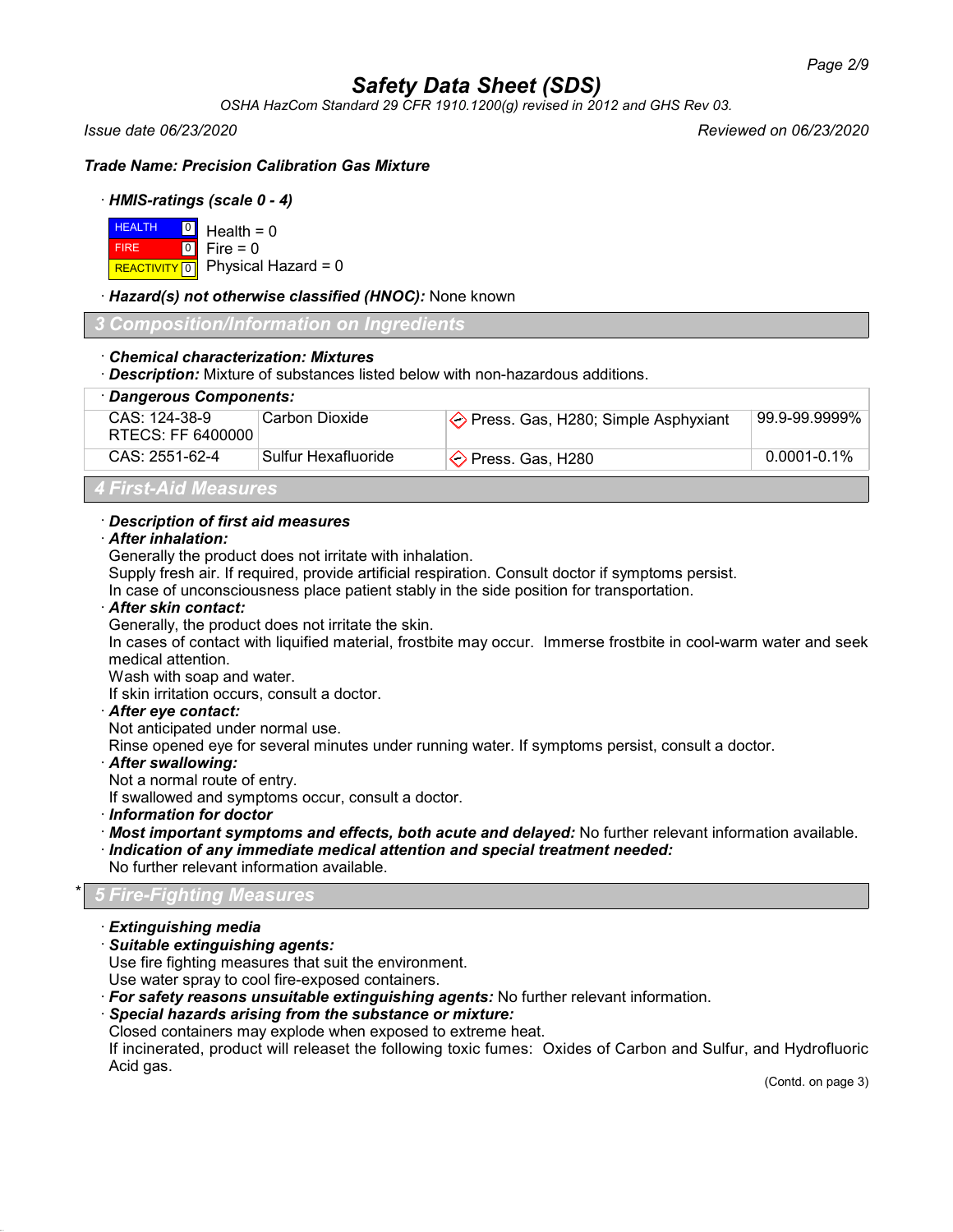*OSHA HazCom Standard 29 CFR 1910.1200(g) revised in 2012 and GHS Rev 03.*

#### *Issue date 06/23/2020 Reviewed on 06/23/2020*

### *Trade Name: Precision Calibration Gas Mixture*

#### · *Advice for firefighters*

This gas mixture is not flammable; however, containers, when involved in fire, may rupture or burst in the heat of the fire.

· *Special protective equipment for firefighters:*

As in any fire, wear self-contained breathing apparatus pressure-demand (NIOSH approved or equivalent) and full protective gear to prevent contact with skin and eyes.

*6 Accidental Release Measures*

· *Personal precautions, protective equipment and emergency procedures:*

Treat any fumes as toxic.

Ensure adequate ventilation.

Keep people at a distance and stay upwind.

In a confined area, NIOSH approved respiratory protection may be required.

· *Environmental precautions:* Inform authorities in case of gas release.

· *Methods and material for containment and cleaning up:*

Dispose of the collected material according to regulations.

· *Reference to other sections:*

See Section 7 for information on safe handling.

See Section 8 for information on personal protection equipment.

See Section 13 for disposal information.

## *7 Handling and Storage*

### · *Handling*

### · *Precautions for safe handling:*

Ensure good ventilation/exhaustion at the workplace.

Be aware of any signs of dizziness or fatigue; exposures to fatal concentrations of this gas mixture could occur without any significant warning symptoms due to the potential for oxygen deficiency (simple asphyxiation). Do not attempt to adjust, repair or in any other way modify the cylinders containing this gas mixture. If there is a malfunction or another type of operational problem, contact nearest distributor immediately.

## · *Information about protection against explosions and fires:*

Pressurized container: protect from sunlight and do not expose to temperatures exceeding 50°C, i.e. electric lights. Do not pierce or burn, even after use.

Do not cut, grind or weld on container that contains or contained product.

Do not spray on a naked flame or any incandescent material.

· *Conditions for safe storage, including any incompatibilities*

Store away from strong acids, strong bases, strong oxidizing agents and strong reducing agents.

· *Storage*

## · *Requirements to be met by storerooms and receptacles:*

Store in a cool location.

Cylinders should be firmly secured to prevent falling or being knocked over. Cylinders must be protected from the environment, and preferably kept at room temperature. Cylinders should be stored in dry, well-ventilated areas, away from sources of heat, ignition, and direct sunlight. Protect cylinders against physical damage. Full and empty cylinders should be segregated. Use a "first-on, first-out" inventory system to prevent full containers from being stored for long periods of time.

· *Information about storage in one common storage facility:* Not required.

· *Further information about storage conditions:* Store in cool, dry conditions in well sealed receptacles.

· *Specific end use(s):* No further relevant information available.

*8 Exposure Controls/Personal Protection*

· *Additional information about design of technical systems:* No further data; see section 7.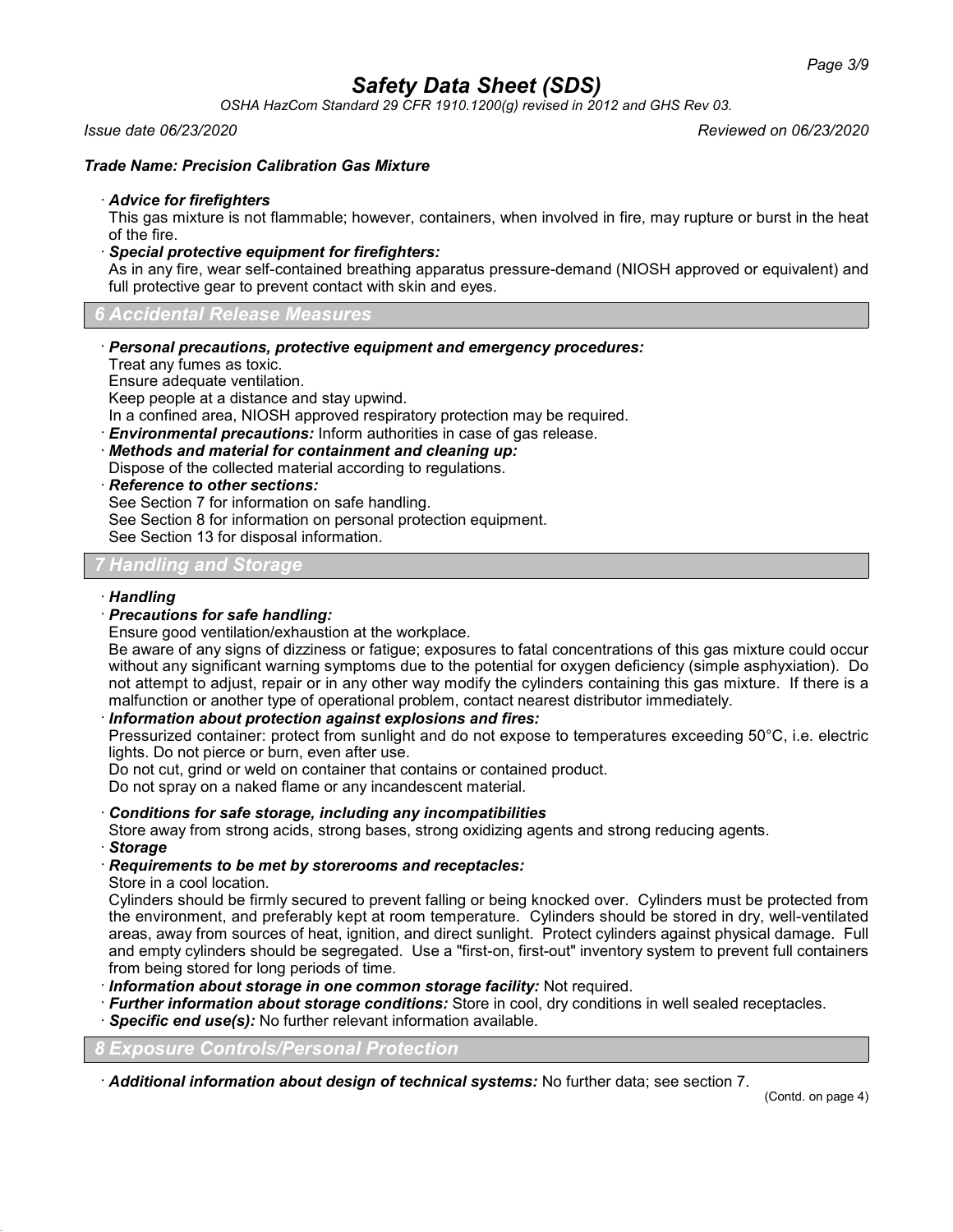*OSHA HazCom Standard 29 CFR 1910.1200(g) revised in 2012 and GHS Rev 03.*

### *Issue date 06/23/2020 Reviewed on 06/23/2020*

## *Trade Name: Precision Calibration Gas Mixture*

## · *Control parameters:*

All ventilation should be designed in accordance with OSHA standard (29 CFR 1910.94). Use mechanical (general) ventilation for storage areas. Use appropriate ventilation as required to keep Exposure Limits in Air below TLV & PEL limits.

## · *Components with occupational exposure limits:*

The following constituent is the only constituent of the product which has a PEL, TLV or other recommended exposure limit.

At this time, the remaining constituents have no known exposure limits.

## **124-38-9 Carbon Dioxide**

- PEL Long-term value: 9000 mg/m<sup>3</sup>, 5000 ppm
- REL Short-term value:  $54,000$  mg/m<sup>3</sup>, 30,000 ppm Long-term value:  $9000$  mg/m<sup>3</sup>, 5000 ppm
- TLV Short-term value:  $54,000$  mg/m<sup>3</sup>, 30,000 ppm Long-term value:  $9000 \text{ mg/m}^3$ , 5000 ppm

· *Additional information:* The lists that were valid during the creation of this SDS were used as basis.

## · *Exposure controls:*

- · *Personal protective equipment*
- · *General protective and hygienic measures:*
- Wash hands before breaks and at the end of work.
- Keep away from foodstuffs, beverages and feed.
- · *Breathing equipment:* Use suitable respiratory protective device in case of insufficient ventilation.
- · *Protection of hands:* Not required.
- · *Material of gloves:* Not required.
- · *Penetration time of glove material:* Not applicable.
- · *Eye protection:* Not necessary under normal conditions.
- · *Body protection:* Not required.

## *9 Physical and Chemical Properties*

- · *Information on basic physical and chemical properties*
- · *General Information*
- · *Appearance: Form:* Gaseous **Color:** Clear, colorless<br>
Clear, colorless<br>
Colorless · *Odor:* Odorless · **Odor threshold:** Not determined. · *pH-value:* Not applicable. · *Change in condition Melting point/Melting range:* Not determined. **Boiling point/Boiling range:** Not determined. · **Flash point:** Not determined. · **Flammability (solid, gaseous):** Product is not flammable. · *Ignition temperature:* Not applicable · *Decomposition temperature:* Not determined. · **Auto igniting:** Product is not self-igniting. · *Danger of explosion:* Not determined.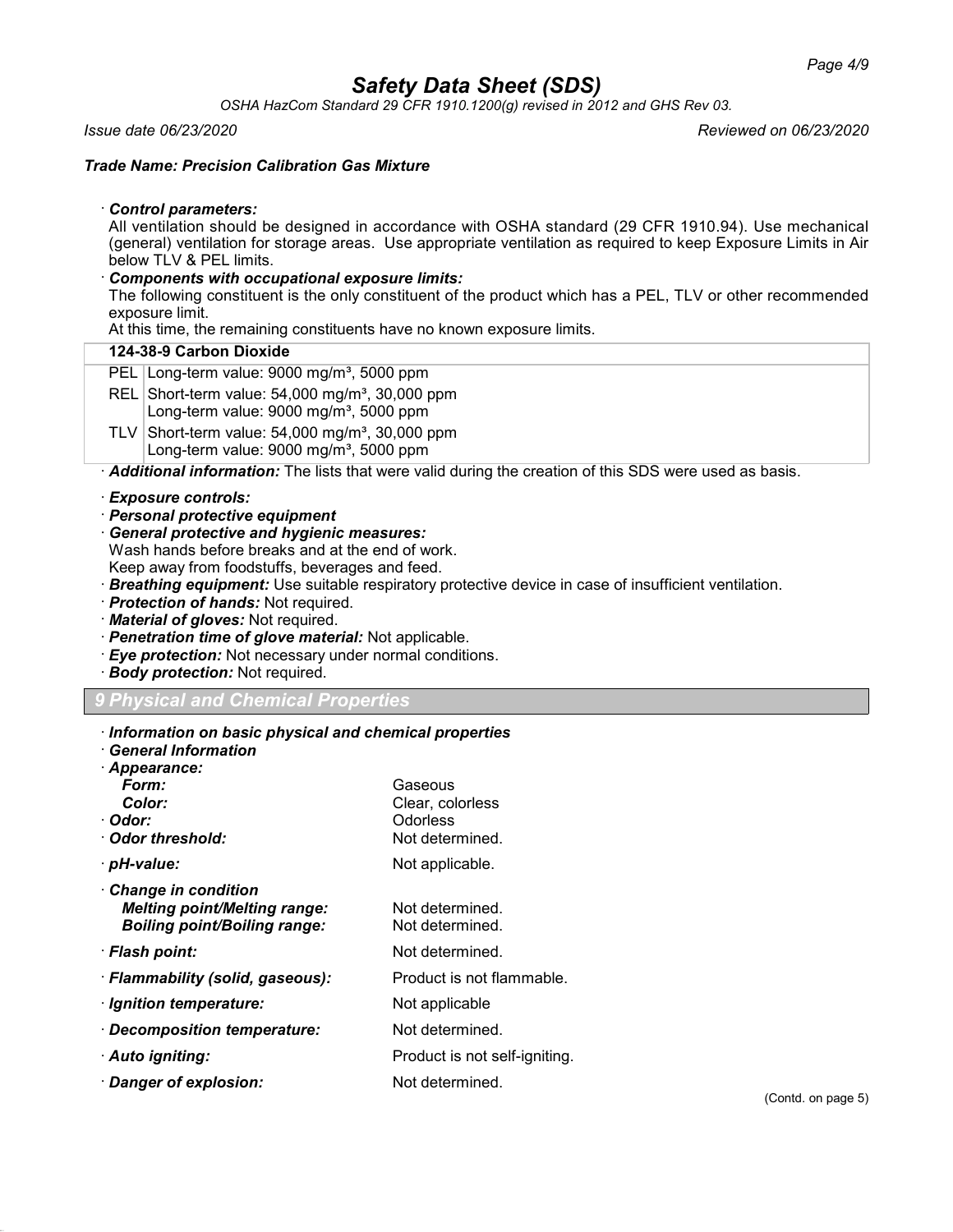*OSHA HazCom Standard 29 CFR 1910.1200(g) revised in 2012 and GHS Rev 03.*

*Issue date 06/23/2020 Reviewed on 06/23/2020*

### *Trade Name: Precision Calibration Gas Mixture*

| · Explosion limits:                                        |                                            |
|------------------------------------------------------------|--------------------------------------------|
| Lower:                                                     | Not determined.                            |
| <b>Upper:</b>                                              | Not determined.                            |
| · Vapor pressure:                                          | Not determined.                            |
| · Density:                                                 |                                            |
| <b>Relative density:</b>                                   | Not determined.                            |
| Vapor density:                                             | Not determined.                            |
| <b>Evaporation rate:</b>                                   | Not applicable.                            |
| · Solubility in / Miscibility with:                        |                                            |
| Water:                                                     | Not miscible or difficult to mix.          |
| · Partition coefficient (n-octanol/water): Not determined. |                                            |
| · Viscosity:                                               |                                            |
| Dynamic:                                                   | Not determined.                            |
| <b>Kinematic:</b>                                          | Not determined.                            |
| · Solvent content:                                         |                                            |
| <b>Organic solvents:</b>                                   | $0.0\%$                                    |
| Other information:                                         | No further relevant information available. |
| <b>10 Stability and Reactivity</b>                         |                                            |

· *Reactivity:* No further relevant information available.

· *Chemical stability:* Stable under normal conditions.

- · *Thermal decomposition / conditions to be avoided:* No decomposition if used according to specifications.
- · *Possibility of hazardous reactions:* No dangerous reactions known.
- · *Conditions to avoid:* No further relevant information available.
- · *Incompatible materials:* Strong acids, strong bases, strong oxidizing agents, strong reducing agents.
- · *Hazardous decomposition products:* Sulfur Oxides and Carbon Oxides, and Hydrofluoric Acid gas.

*11 Toxicological Information*

· *Information on toxicological effects:* The toxicity of this product is unknown.

· *Acute toxicity:*

- · *LD/LC50 values that are relevant for classification:* No data available.
- · *Primary irritant effect:*
- · *On the skin:* No irritating effect.
- · *On the eye:* No irritating effect.

· *Additional toxicological information:*

- · *Carcinogenic categories:*
- · *IARC (International Agency for Research on Cancer):*
- Group 1 Carcinogenic to humans
- Group 2A Probably carcinogenic to humans
- Group 2B Possibly carcinogenic to humans
- Group 3 Not classifiable as to its carcinogenicity to humans

Group 4 - Probably not carcinogenic to humans

None of the ingredients are listed.

#### · *NTP (National Toxicology Program):*

None of the ingredients are listed.

(Contd. on page 6)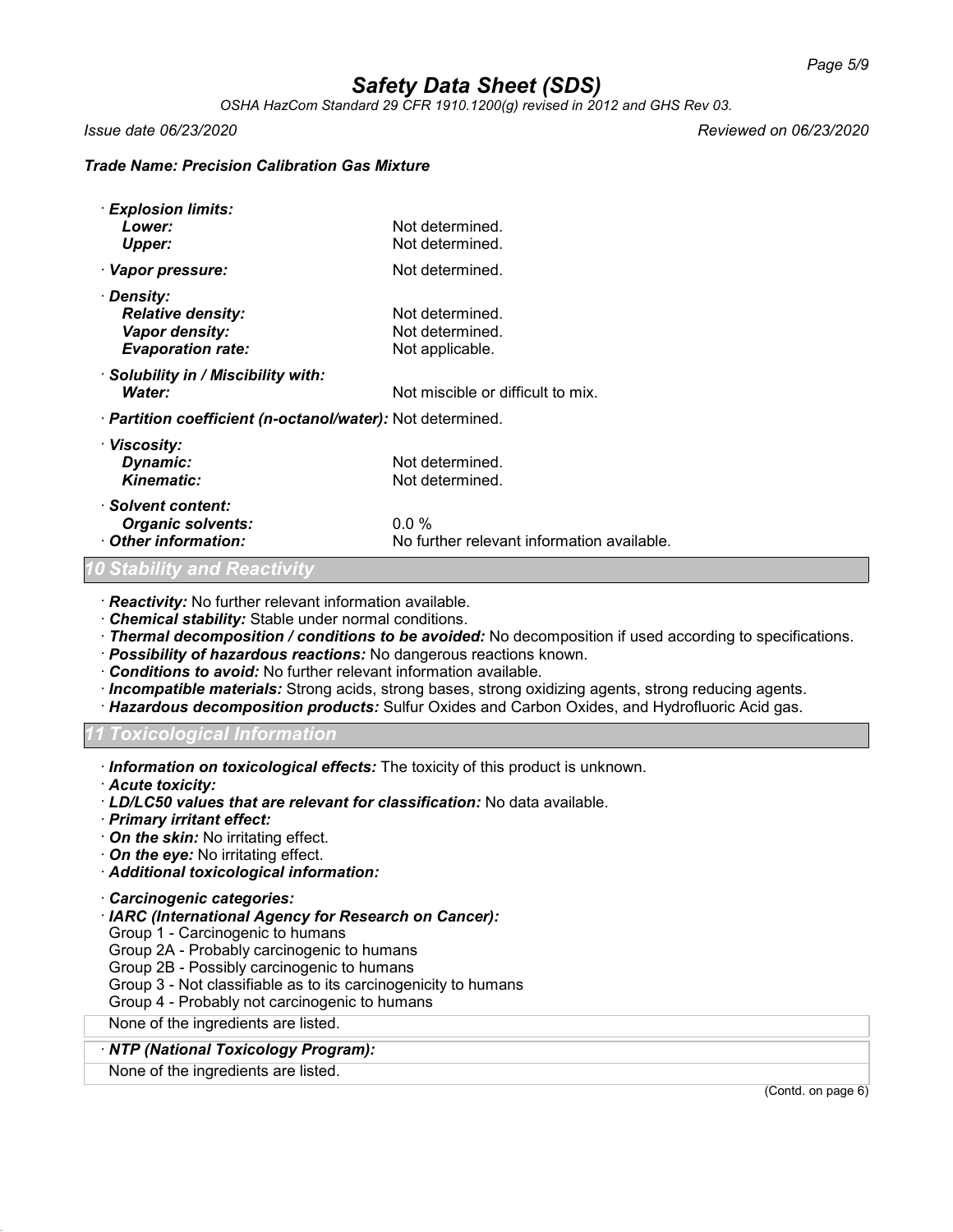*OSHA HazCom Standard 29 CFR 1910.1200(g) revised in 2012 and GHS Rev 03.*

*Issue date 06/23/2020 Reviewed on 06/23/2020*

## *Trade Name: Precision Calibration Gas Mixture*

### · *OSHA-Ca (Occupational Safety & Health Administration):*

None of the ingredients are listed.

## *12 Ecological Information*

- · *Toxicity:* The hazards for the aquatic environment are unknown.
- · *Aquatic toxicity:* No further relevant information available.
- · *Persistence and degradability:* No further relevant information available.
- · *Behavior in environmental systems:*
- · *Bioaccumulative potential:* No further relevant information available.
- · *Mobility in soil:* No further relevant information available.
- · *Additional ecological information:*
- · *General notes:* Generally not hazardous for water.
- · *Results of PBT and vPvB assessment:*
- · *PBT:* Not applicable.
- · *vPvB:* Not applicable.
- · *Other adverse effects:* No further relevant information available.

## *13 Disposal Considerations*

### · *Waste treatment methods*

· *Recommendation:*

Release all residual gas pressure in a well ventilated area. Verify the cylinder is completely empty (0 PSIG). Remove or cover any hazard labels. Return empty cylinder for recycling.

NOTE: Check with the local easte authority before placing any gas cylinder into waste container for pickup. GASCO encourages the consumer to return all cylinders.

· *Waste disposal key:* The U.S. EPA has not published waste disposal numbers for this product's components.

· *Uncleaned packaging*

· *Recommendation:* Return cylinder and unused product to supplier.

## *14 Transport Information*

- · *UN-Number:*
- · *DOT, ADR/ADN, IMDG, IATA* UN1956
- · *UN proper shipping name:*
- 
- 
- 
- · *Transport hazard class(es):*

· *DOT*



· *Class:* 2.2 · *Label:* 2.2

· *DOT* Compressed gas, n.o.s. · *ADR/ADN* UN1956 Compressed gas, n.o.s. · *IMDG, IATA* COMPRESSED GAS, N.O.S.

(Contd. on page 7)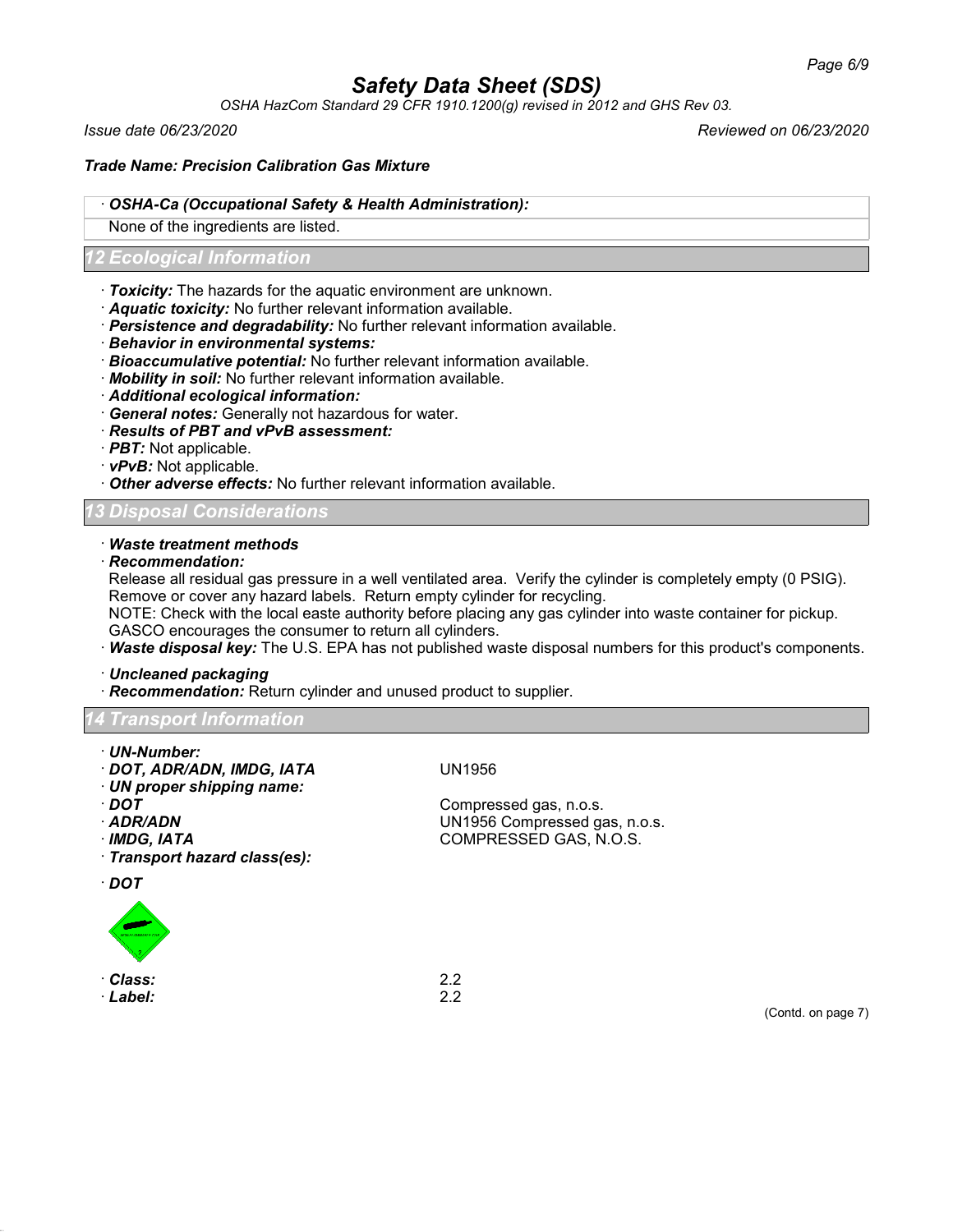*OSHA HazCom Standard 29 CFR 1910.1200(g) revised in 2012 and GHS Rev 03.*

*Issue date 06/23/2020 Reviewed on 06/23/2020*

## *Trade Name: Precision Calibration Gas Mixture*

| · ADR/ADN                                                        |                                                                                          |
|------------------------------------------------------------------|------------------------------------------------------------------------------------------|
|                                                                  |                                                                                          |
| Class:<br>· Label:                                               | 2.21A<br>2.2                                                                             |
| $·$ IMDG, IATA                                                   |                                                                                          |
|                                                                  |                                                                                          |
| · Class:<br>· Label:                                             | 2.2<br>2.2                                                                               |
| · Packing group:                                                 |                                                                                          |
| · DOT, ADR/ADN, IMDG, IATA                                       | Non-Regulated Material                                                                   |
| · Environmental hazards:<br>· Special precautions for user:      | Not applicable.<br>Not applicable.                                                       |
| · Hazard identification number (Kemler code): 20                 |                                                                                          |
| · EMS Number:                                                    | $F-C, S-V$                                                                               |
| · Stowage Category<br>Transport in bulk according to Annex II of | A                                                                                        |
| <b>MARPOL73/78 and the IBC Code:</b>                             | Not applicable.                                                                          |
| · Transport/Additional information:                              |                                                                                          |
| $\cdot$ DOT<br>· Quantity limitations:                           | On passenger aircraft/rail: 75 kg<br>On cargo aircraft only: 150 kg                      |
| · ADR/ADN                                                        |                                                                                          |
| · Excepted quantities (EQ):                                      | Code: E1<br>Maximum net quantity per inner packaging: 30 ml                              |
|                                                                  | Maximum net quantity per outer packaging: 1000 ml                                        |
| · IMDG                                                           |                                                                                          |
| · Limited quantities (LQ):<br>· Excepted quantities (EQ):        | 120 ml<br>Code: E1                                                                       |
|                                                                  | Maximum net quantity per inner packaging: 30 ml                                          |
| · UN "Model Regulation":                                         | Maximum net quantity per outer packaging: 1000 ml<br>UN 1956 COMPRESSED GAS, N.O.S., 2.2 |
|                                                                  |                                                                                          |
| <b>15 Regulatory Information</b>                                 |                                                                                          |

· *Safety, health and environmental regulations/legislation specific for the substance or mixture:* · *SARA (Superfund Amendments and Reauthorization):*

| Section 355 (extremely hazardous substances):   |                    |
|-------------------------------------------------|--------------------|
| None of the ingredients are listed.             |                    |
| Section 313 (Specific toxic chemical listings): |                    |
| None of the ingredients are listed.             |                    |
|                                                 | (Contd. on page 8) |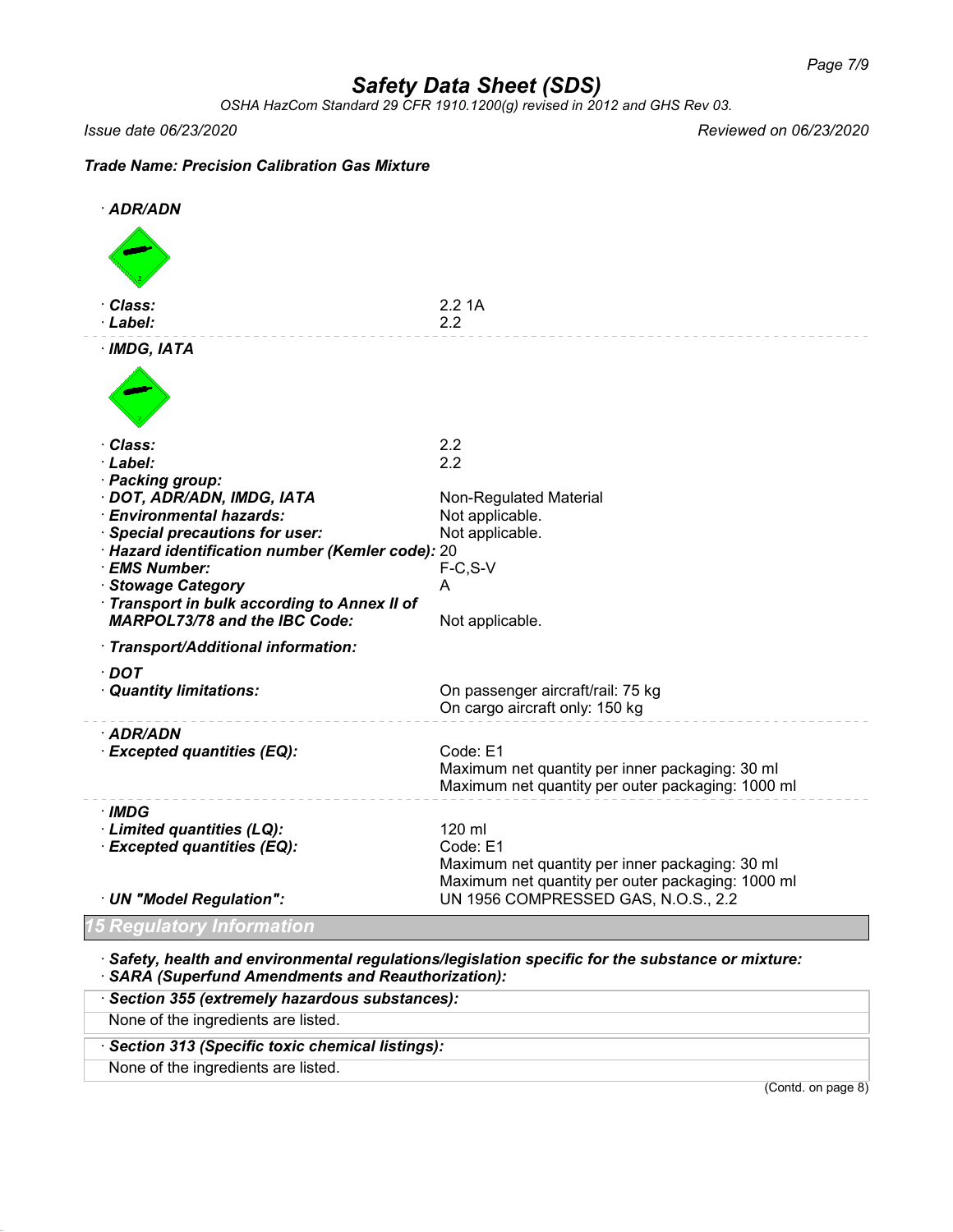*OSHA HazCom Standard 29 CFR 1910.1200(g) revised in 2012 and GHS Rev 03.*

*Issue date 06/23/2020 Reviewed on 06/23/2020*

## *Trade Name: Precision Calibration Gas Mixture*

| · TSCA (Toxic Substances Control Act):                                                                                |
|-----------------------------------------------------------------------------------------------------------------------|
| 124-38-9 Carbon Dioxide                                                                                               |
| 2551-62-4 Sulfur Hexafluoride                                                                                         |
| California Proposition 65:                                                                                            |
| Chemicals known to cause cancer:                                                                                      |
| None of the ingredients are listed.                                                                                   |
| Chemicals known to cause reproductive toxicity for females:                                                           |
| None of the ingredients are listed.                                                                                   |
| Chemicals known to cause reproductive toxicity for males:                                                             |
| None of the ingredients are listed.                                                                                   |
| Chemicals known to cause developmental toxicity:                                                                      |
| None of the ingredients are listed.                                                                                   |
| · New Jersey Right-to-Know List:                                                                                      |
| All ingredients are listed.                                                                                           |
| · New Jersey Special Hazardous Substance List:                                                                        |
| None of the ingredients are listed.                                                                                   |
| · Pennsylvania Right-to-Know List:                                                                                    |
| All ingredients are listed.                                                                                           |
| · Pennsylvania Special Hazardous Substance List:                                                                      |
| None of the ingredients are listed.                                                                                   |
| · Carcinogenic categories:                                                                                            |
| · EPA (Environmental Protection Agency):                                                                              |
| None of the ingredients are listed.                                                                                   |
| · TLV (Threshold Limit Value established by ACGIH):                                                                   |
| None of the ingredients are listed.                                                                                   |
| · NIOSH-Ca (National Institute for Occupational Safety and Health):                                                   |
| None of the ingredients are listed.                                                                                   |
| <b>GHS</b> label elements<br>The product is classified and labeled according to the Globally Harmonized System (GHS). |
| · Hazard pictograms:                                                                                                  |
|                                                                                                                       |
|                                                                                                                       |
|                                                                                                                       |
| · Signal word: Warning                                                                                                |
| · Hazard statements:                                                                                                  |
| H280 Contains gas under pressure; may explode if heated.                                                              |
| May displace oxygen and cause rapid suffocation.<br>· Precautionary statements:                                       |
| P410+P403 Protect from sunlight. Store in a well-ventilated place.                                                    |
| · National regulations:                                                                                               |
| None of the ingredients are listed.                                                                                   |
|                                                                                                                       |

· *Chemical safety assessment:* A Chemical Safety Assessment has not been carried out.